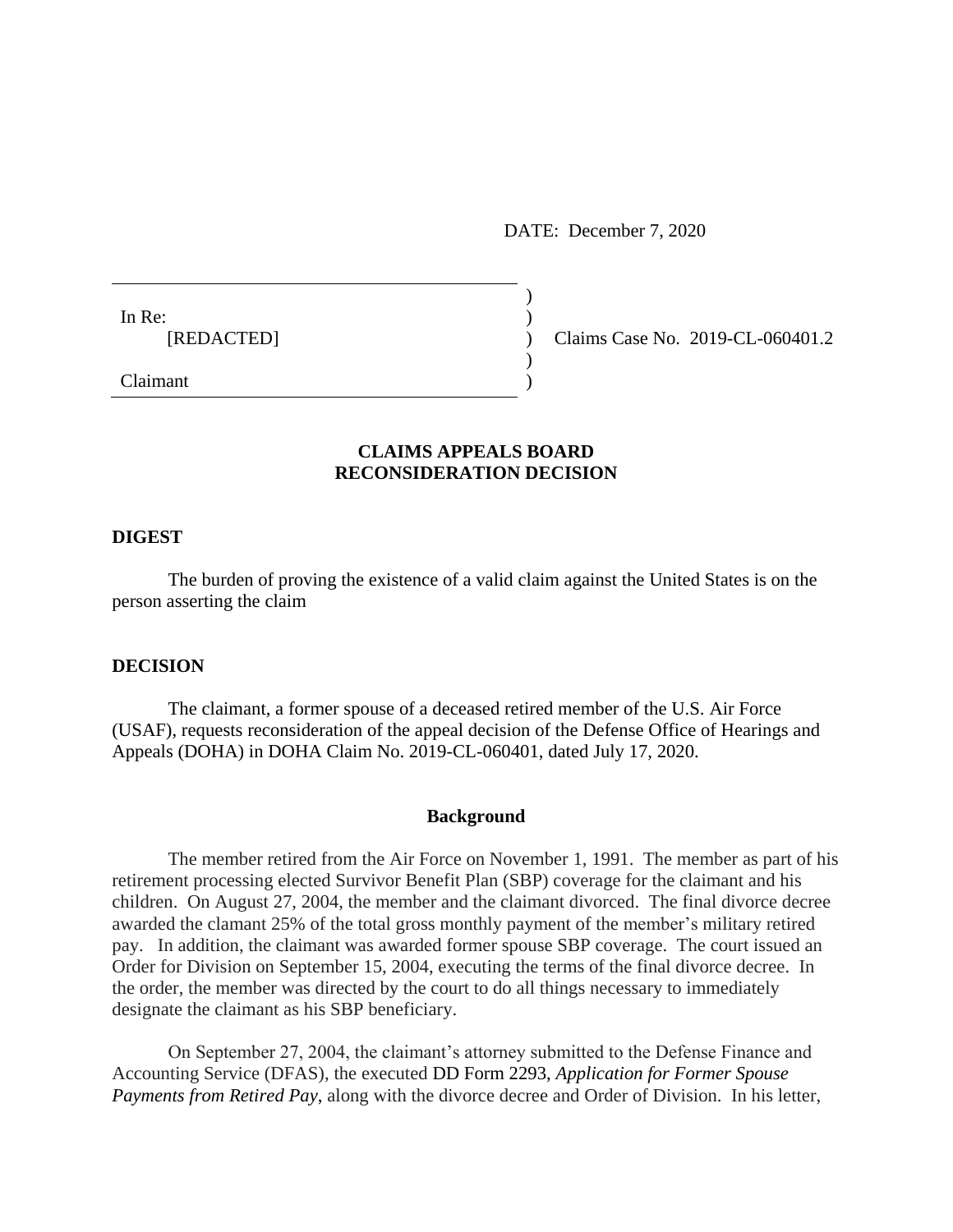the claimant's attorney requested his client's share of the member's retired pay, but did not mention SBP coverage. On October 18, 2004, DFAS acknowledged receipt of the claimant's application for a portion of the member's retired pay. DFAS also advised the claimant that if the divorce decree awarded her former spouse SBP coverage, she must request a 'deemed election' for SBP within one year of the date of her divorce directly to DFAS's Retired Pay office. The letter provided the mailing address and 1-800 number to DFAS's Retired Pay office. However, DFAS has no record that the member made a former spouse SBP election within one year of the date of the divorce, nor any record that the claimant made a request for a deemed election within one year of the date of divorce. On August 28, 2018, the member passed away and the claimant submitted a claim for the SBP annuity.

DFAS subsequently denied the claimant's claim for a SBP annuity on the basis that the member did not establish former spouse SBP coverage for the claimant, nor did the claimant make a request for a deemed election. The claimant appealed DFAS's denial of her claim for the SBP annuity to DOHA. In the appeal decision, the DOHA adjudicator sustained DFAS's denial of the claim. He further advised the claimant that she may find relief outside the purview of DOHA with the Army Board for Correction of Military Records (ABCMR).

In her request for reconsideration, the claimant states that the divorce decree contained specific language stating that she was entitled to the SBP annuity of the member and that the member was to provide all necessary actions to accomplish the coverage for her. She states that she wishes to pursue a correction of military record with the ABCMR and attaches a completed DD Form 149, *Application for Correction of Military Record under the Provisions of Title 10, U.S. Code, Section 1552*. She also states that she is confused by the fact that she was issued a check from DFAS for \$9,807.03 associated with the member's retired pay account if she was not entitled to his SBP annuity.

### **Discussion**

Claims against the government may be allowed only for expenses authorized by statute or regulation. *See* DOHA Claims Case No. 2019-CL-022108.2 (September 17, 2019).

The SBP, 10 U.S.C. §§ 1447-1455, is an income maintenance program for the survivors of deceased members of the uniformed services. *See* DOHA Claims Case No. 2019-CL-022108.2, *supra*; and DOHA Claims Case No. 2017-CL-081403.2 (January 8, 2018). Spousal coverage ends upon divorce. If a member divorces and wishes to provide SBP coverage for his former spouse, he must notify DFAS in writing of the divorce and his intention to provide coverage for his former spouse, even if the former spouse was the spouse beneficiary immediately prior to the divorce. Former spouse coverage must be established within one year from the date of the divorce. *See* 10 U.S.C. §1448(b)(3)(A). In addition, a member may be required under the terms of a divorce decree to provide SBP coverage to his former spouse. If he fails to do so, the former spouse has one year from the date of the divorce to request a deemed election. *See* 10 U.S.C. § 1450(f)(3).